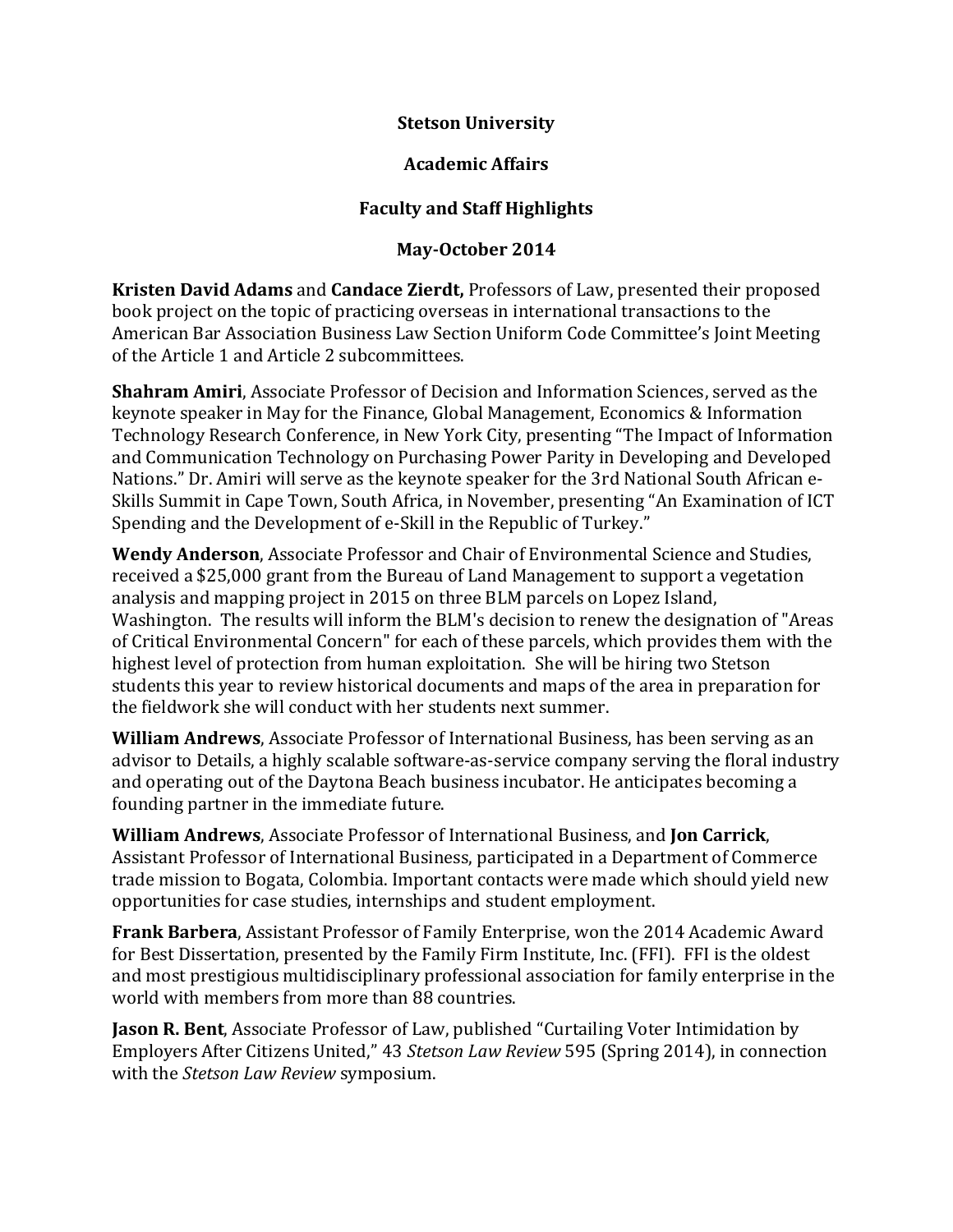**Robert D. Bickel**, Professor of Law, together with **Tammy Briant**, Director for Student Life, presented "Equal Justice Journey: The Permanent Lessons of the Civil Rights Movement," at the Annual Meeting of the Southeast Legal Aid Program Directors Association.

**Brooke J. Bowman**, Professor of Legal Skills, presented "Fantastic Five-Minute Fundamentals: Teaching and Reinforcing Research Skills in Five Minutes," at the 16th Biennial Conference of the Legal Writing Institute (co-presenter with **Wanita Scroggs**, International Law Librarian, and Whitney Curtis from Hastings College of the Law). She cochairs the Moot Court committee of the Legal Writing Institute, and serves as Editor in Chief of the peer-edited *Legal Writing: The Journal of the Legal Writing Institute*. Professor Bowman is a member of the ABA's National Appellate Advocacy Competition subcommittee, which hosts the six regional rounds of the competition (involving over two hundred teams), as well as the national finals, and she took the lead in converting her book, *ALWD Companion: A Citation Practice Book*, (with Coleen Barger) to the ALWD Online Companion.

**Catherine J. Cameron**, Professor of Legal Skills, presented "The Top Ten Takeaways from The Science Behind the Art of Legal Writing" at the Southeast Legal Writing Conference held at Stetson, which highlighted information that can be found in the book she coauthored with **Lance N. Long**, Professor of Legal Skills.

**Pamela Cappas-Toro**, Assistant Professor of Spanish, has been selected to present at the Eastern Region Campus Conference in October. The theme of the conference is: "Moving Us Forward-Fifty Years On: From Civil Rights to Critical Engagement." Pamela will be presenting on, "Higher Education and the Prison Industrial Complex: Promoting Social Justice and Student Activism in Latino Communities."

**Jon Carrick**, Assistant Professor of International Business, published an article entitled, "Academic Entrepreneurship: How Little We know," in *The Journal of Strategic Innovation and Sustainability*, 9(1-2). He is also serving on the editorial board of the *Journal of Management Policy and Practice* and is a reviewer for *American Journal of Management and the Journal of Applied Business and Economics*.

**Jon Carrick**, Assistant Professor of International Business, is serving as an Advisor for HireWheel; this is a company that beat out over 1,000 other applicants to get accepted into the prestigious Brandery Incubator in Cincinnati, Ohio.

**Valrie Chambers**, Ph.D., CPA, Associate Professor of Tax and Accounting, was appointed to the American Institute of Certified Public Accountants (AICPA) - Tax Division, Individual and Self-employed Tax Technical Resource Panel beginning in October of this year, and reappointed to the Regulation Subcommittee of the AICPA, which selects items for inclusion in the uniform CPA exam. She also serves as quarterly column editor for the AICPA's IRS Advocacy & Relations Committee (formerly the IRS Tax Practice and Procedures Committee).

**Yves-Antoine Clemmen**, Professor and Chair of Modern Languages, published the article "Sur les traces d'Amélie Nothomb: cohérence des fragments" in *Journal of Contemporary French and francophone Studies: Sites*, vol. 18, no.4 (2014): 447-454.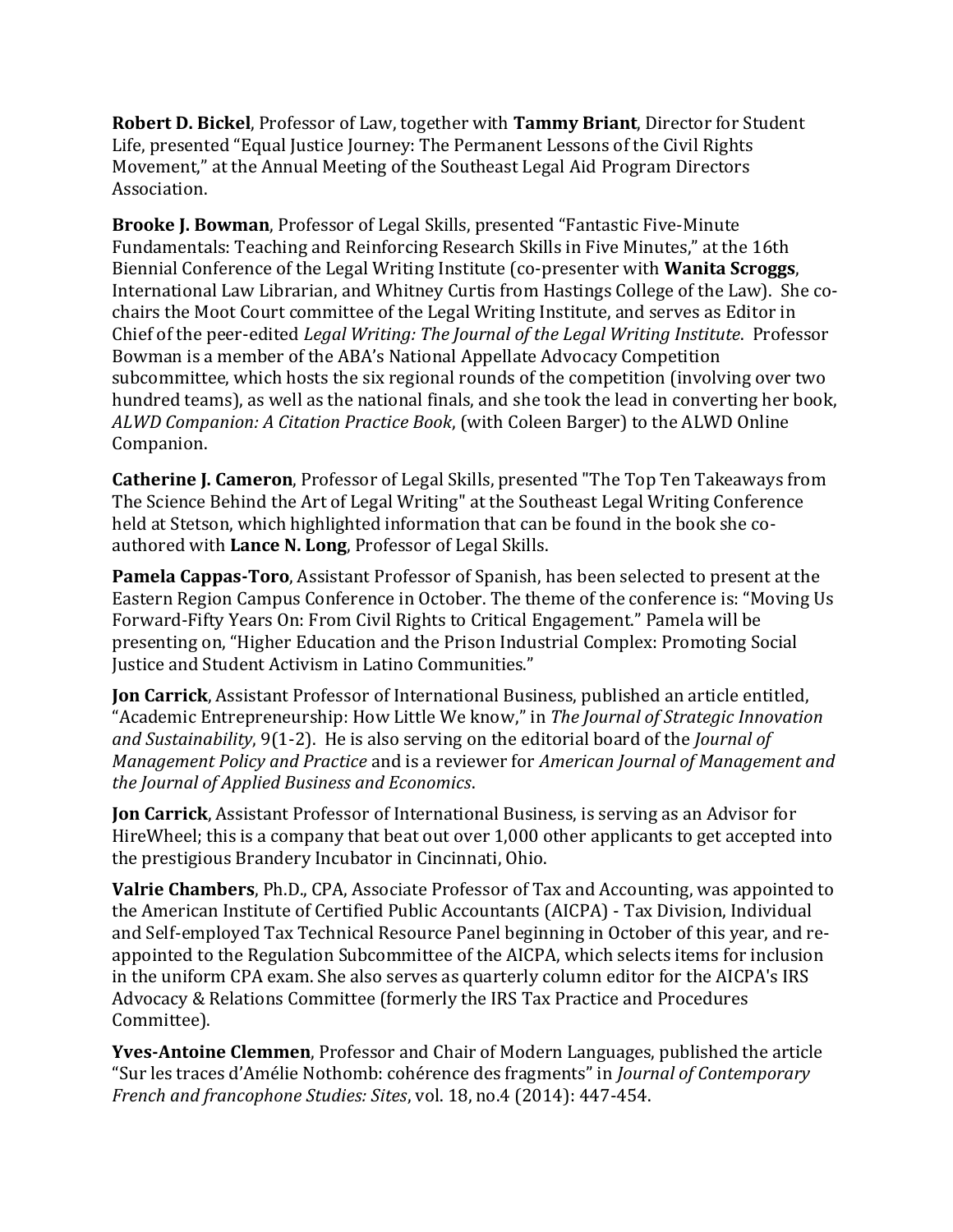**Patrick Coggins**, Professor of Education, was appointed by the Florida Commissioner of Education as a member of the Commissioner of Education Task Force on Holocaust Education.

**Paul Croce**, Professor of History, published the article "M/o/r/e at the Core: William James at the Root of Religion," in *Dialogue: A journal for young philosophers*, 42 (2014): 30-35.

**Leigh de Armas DeLorenzi**, Assistant Professor of Counselor Education, co-authored the article "Making the Case for Standards of Conduct in Clinical Training" published in *Counselor Education and Supervision*. This article has been selected by the Association of Counselor Education and Supervision (ACES) for the "2014 Outstanding Article for Counselor Education and Supervision Award." The award will be presented at the Association's 2014 regional conference in Birmingham, AL, this October.

**Mitzi Dykes**, Instructor in Management, is coordinating the professional communications curriculum in the School of Business Administration. Faculty members teaching these professional communication courses are working together to provide consistent and highlevel instruction in this foundational course with common learning objectives, common syllabi, and common assignments.

**Hala ElAarag**, Associate Professor of Computer Science, was elected Vice President/ President Elect of the Consortium of Computing Sciences in Colleges. Dr. El Aarag also coauthored and co-presented research with three students: with **Harrison Neal** the article "A Reliable Covert Communication Scheme Based on VoIP Steganography" in *Lecture Notes in Computer Science Transactions on Data Hiding and Multimedia Security* (Springer, 2014); with **J. A. Roles** delivered the paper "A Bayesian Game Approach to Coexistence with Malicious and Selfish Nodes in Wireless Ad-Hoc Networks" at the Communication and Networking Symposium (CNS'14), International Society of Modeling and Simulation 2014 Spring Simulation Multiconference in Tampa, FL (April 13-16, 2014) -- the paper was a candidate for the Best Paper Award at the conference; and with **Christian Micklisch** presented the paper "RapiBaBot: A Solution To The Inverted Pendulum Using a Raspberry Pi and its GPIO" at the IEEE Southeast Conference in Lexington, KY (March 13-16, 2014).

**Jason Evans**, Assistant Professor of Environmental Science and Studies, received a \$44,240 contract to conduct geospatial scenario modeling, public outreach, and policy integration for local climate change and sea level rise adaptation planning in Monroe County and the Village of Islamorada, FL. This work is being utilized to inform conservation land purchases, prioritize local infrastructure upgrades, and guide future growth management policies in ways that minimize long-term exposure to sea level rise inundation. Partners in this work include the Nature Conservancy, Florida Sea Grant, Quest Ecology, Catalysis Adaptation Partners, and Erin Deady, P.A. Dr. Evans will be hiring at least one Stetson student to assist with digitization of vulnerable habitat and infrastructure using aerial photography and Light Detection and Ranging (LiDAR) point cloud data from Key Largo, Big Pine Key, Stock Island, and the Village of Islamorada.

**Jason Evans**, Assistant Professor of Environmental Science and Studies, is co-Principal Investigator for a National Oceanographic and Atmospheric Administration (NOAA) project that is providing detailed flood resilience and sea level rise adaptation assistance to the communities of St. Marys, GA and Hyde County, NC. This project was awarded through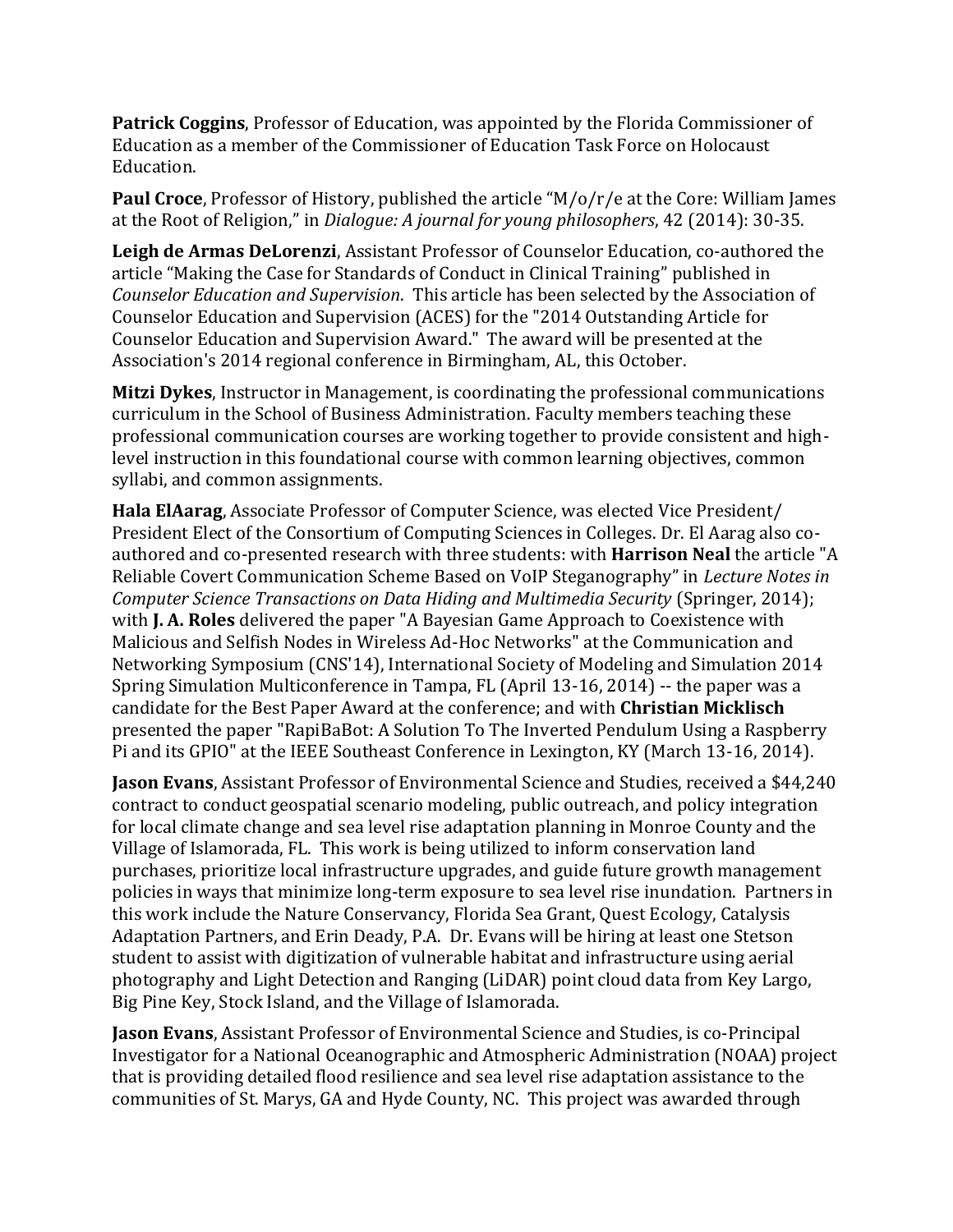NOAA's 2013 Coastal Community Climate Adaptation Initiative and is being conducted by Dr. Evans in partnership with research and extension faculty from the Georgia and North Carolina Sea Grant programs. Dr. Evans intends to hire one Stetson student to assist with development and management of geospatial data needed for model implementation and outreach communications.

**Tom Farrell**, Professor and Chair of English, participated in the New Chaucer Society Congress in Reykjavik, Iceland in July.

**Kelly M. Feeley**, Professor of Legal Skills, and **James A. Sheehan**, Director of the Tampa Law Center and Distinguished Practitioner in Residence, completed their book, *Mastering ADR* (Carolina Academic Press 2014).

**Chris Ferguson**, Associate Professor and Chair of Psychology, was named a Fellow of the American Psychological Association.

**Giovanni Fernandez**, Assistant Professor of Finance, recently had two research papers accepted for publication in the *International Journal of Finance*. The papers are entitled "With One Shot, Which Bullet Would You Use? Market versus Accounting Data in Bankruptcy Prediction Part I" and "With One Shot, Which Bullet Would You Use? Market versus Accounting Data in Bankruptcy Prediction Part II."

**Mayhill Fowler**, Assistant Professor of History, published the article "A Cesspool of Intrigues: Les Kurbas, Aleksandr Dovzhenko, and the Early Soviet Ukrainian Motion Picture Industry," in *Canadian Slavonic Papers*, vol. 56, nos. 1-2 (March-June 2014).

**Peter L. Fitzgerald**, Professor of Law, published "Good Badger, Bad Badger: The Impact of Perspective on Wildlife Law and Policy," 10 *J. Animal & Natural Resource Law* 41 (2014). He presented "International Trade in Animals and Animal Products: Forging Agreements and Litigating Disputes" at the American Bar Association Meeting in Boston. He served as the featured legal commentator in the WUSF 30-minute documentary "Animals with a Purpose."

**Jennifer Foo**, Professor of Finance, recently had her paper entitled "Foreign Banks in European Transition Countries," co-authored with Dorota Witkowska of Warsaw University of Life Sciences, published in *Global Business & Finance Review*. Drs. Foo and Witkowska also have another publication entitled "A Comparison of Chinese Banks: A Multidimensional Analysis" forthcoming in the *International Journal of Business*.

**Royal C. Gardner**, Professor of Law and Director, Institute for Biodiversity Law and Policy, spoke about his book *Lawyers, Swamps, and Money*, at the U.S. EPA headquarters in Washington, DC, and moderated two plenary sessions at the National Mitigation and Ecosystem Banking Conference in Denver. This summer, in his capacity as Chair of the Ramsar Convention's scientific advisory body, he participated in meetings of the Convention on Biological Diversity (Montreal), the Convention on Migratory Species (Bonn), and the Intergovernmental Platform on Biodiversity and Ecosystem Services (Bonn).

**Savannah-Jane Griffin**, Director of Community Engagement (BBA '07, MBA '08), was selected to present at the Eastern Region Campus Conference in October. The theme of the conference is: "Moving Us Forward-Fifty Years On: From Civil Rights to Critical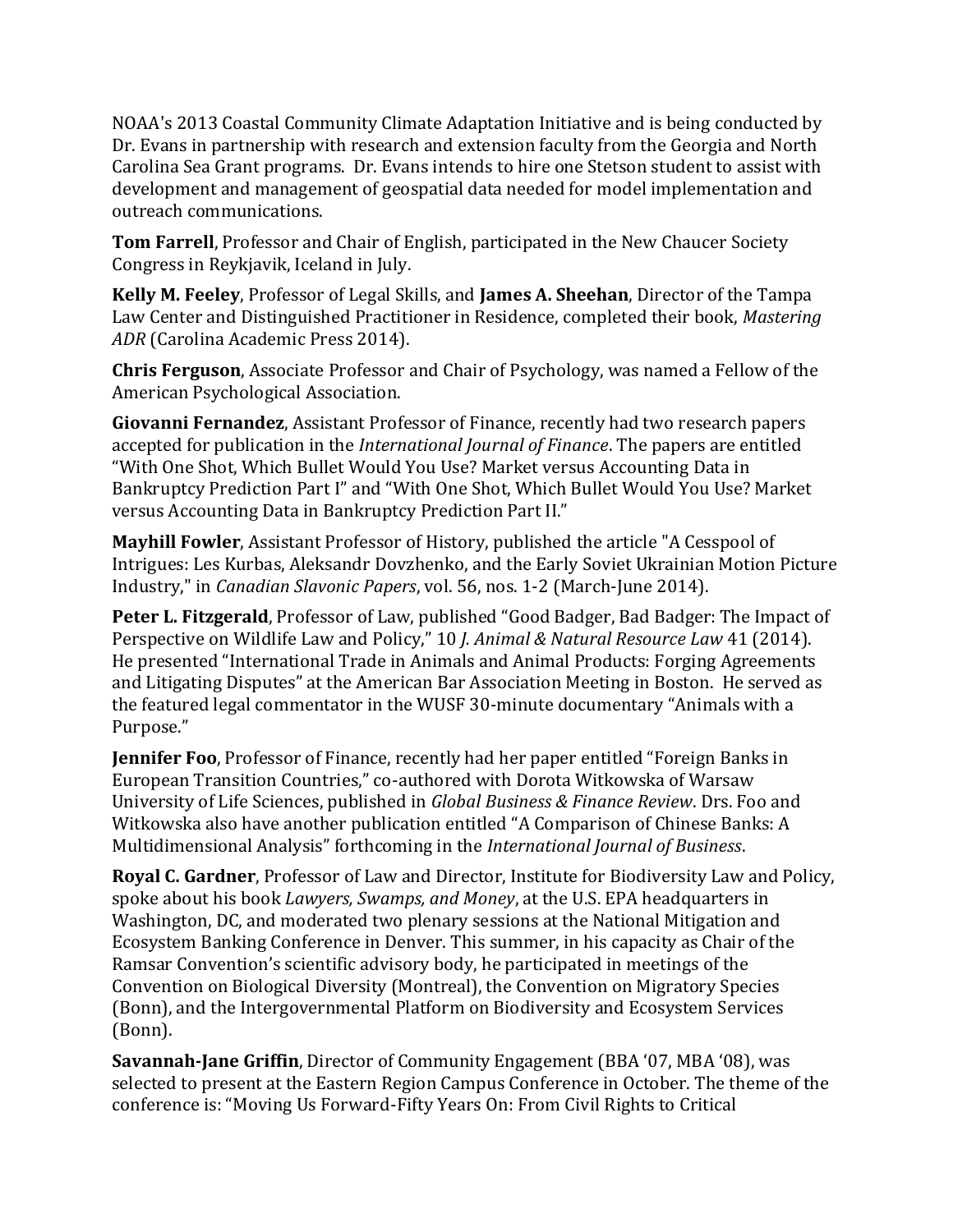Engagement." Savannah-Jane will be presenting a poster presentation on, "Assessment of Service and Community Engagement in Higher Education."

**Tandy Grubbs**, Professor and Chair of Chemistry, has had a chapter about his project, the "3D Printing in Chemistry Initiative," accepted for an upcoming ACS Book entitled *Addressing the Millennial Student: New Pedagogy and Approaches to Improve Student Learning Outcomes in Undergraduate Chemistry*. **Susan Ryan**, Betty Drees Johnson Dean of the Library & Digital Learning Resources, and two students who were involved in this project appear as co-authors of the article: **Luciano E. H. Violante**, **Daniel A. Nunez**, Susan M. Ryan, and W. Tandy Grubbs, "3D Printing in the Chemistry Curriculum: Inspiring Millennial Students to be Creative Innovators."

**Laura Gunn**, Associate Professor and Chair of Integrative Health Science, published an article: Mastellos, N., Gunn, L.H., Harris, M., Majeed, A., Car, J., and Pappas, Y. "Assessing Patients' Experience of Integrated Care: A Survey of Patient Views in the North West London Integrated Care Pilot." *International Journal of Integrated Care* [serial online], 14 (2) June 2014.

**Heather Hamilton**, AmeriCorps VISTA in the Center for Community Engagement, was awarded the 2014 AmeriCorps VISTA of the Year for the state of Florida, through Florida Campus Compact.

**Lua Hancock**, Assistant Provost for Student Success, will be the keynote speaker for the National Association of Student Personnel Administrators (NASPA) Florida conference in Fort Myers, FL, October 2014.

**Carol E. Henderson**, Professor of Law, co-chairs the Life & Physical Sciences Division, Science & Technology Section of the American Bar Association. She presented "Art and Scientific Evidence: Criminal Investigation and Authentication," at the 2014 Annual Meeting.

**Maggie Herb**, Lecturer in English and Director of the Writing Center, is taking a number of our Writing Center Tutors to the International Writing Centers Association conference in Orlando. Ten of our Writing Center Tutors were chosen to present four sessions out of a record number of received proposals. Dr. Herb will also give two presentations, "The Risks of Contingent Writing Center Directorships" and "Every Writing Center is Different. Or Is It?"

**Anthony Hose**, Professor of Orchestral Conducting, celebrated another successful season as Artistic Director of the Beaumaris Festival in the United Kingdom.

**Matt Hurst**, Assistant Professor of Finance, recently had his research paper entitled, "Board Changes and CEO Turnover: The Unanticipated Effects of the Sarbanes-Oxley Act," accepted for publication in the *Journal of Banking and Finance*, a top journal in the field.

**Gene Huskey**, Professor of Political Science and the William R. Kenan Jr. Chair at Stetson, had a chapter published in a Cambridge University Press collection edited by Mark Beissinger and Stephen Kotkin, *Historical Legacies of Communism in Russia and Eastern Europe*. Dr. Huskey's contribution is entitled, "Legacies and Departures in the Russian State Executive." Dr. Huskey was also among two dozen specialists in comparative politics invited to participate in a conference on Coalitional Presidentialism at St. Antony's College,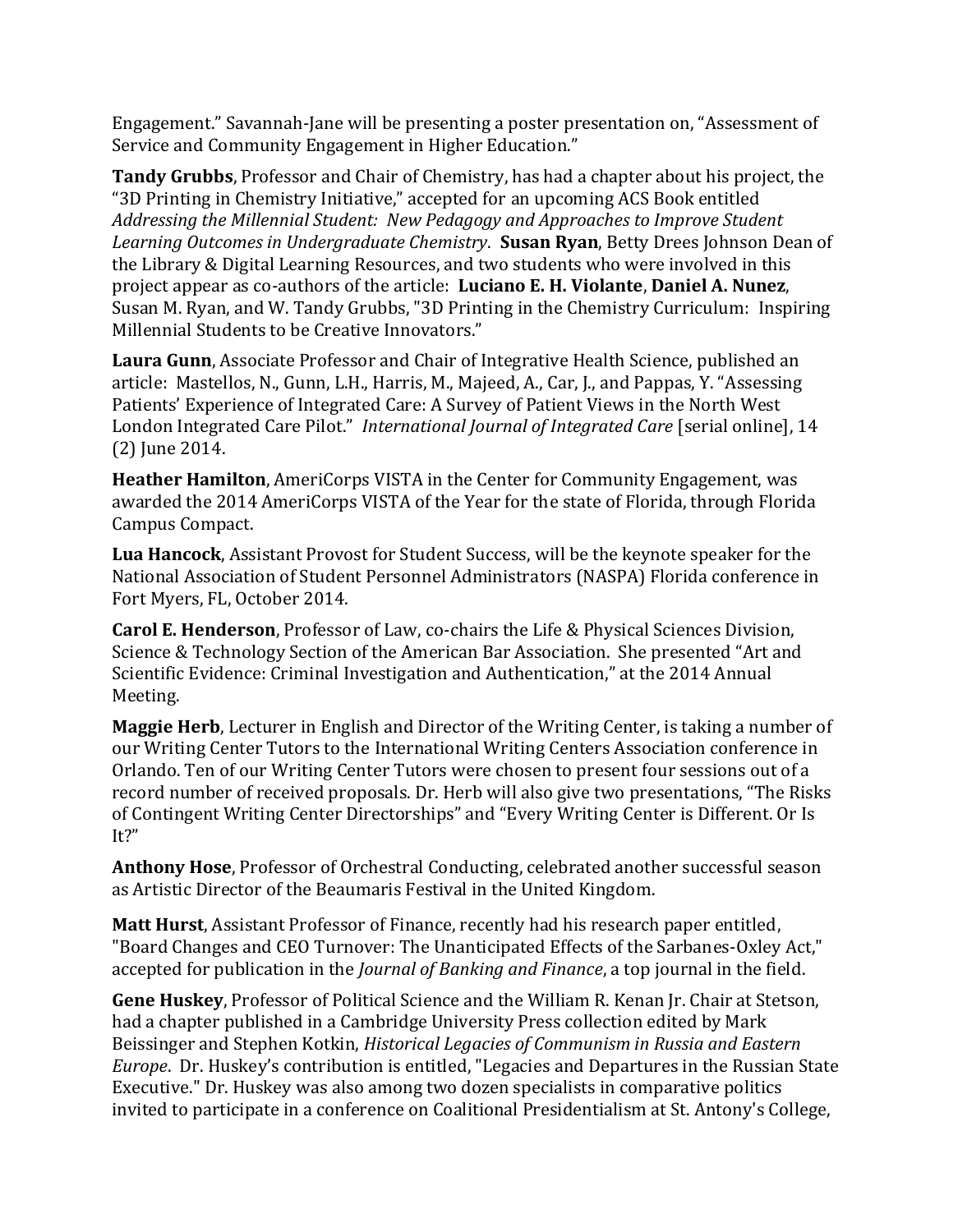Oxford, in May. His talk there was on Budgetary Powers and Coalition Management in Russia.

**Bruce R. Jacob**, Dean Emeritus and Professor of Law, published "The *Gideon* Trials," 99 *Iowa L. Rev.* 2059 (2014).

**Scott Jones**, Assistant Professor of Marketing and faculty advisor to Stetson's American Marketing Association (AMA), has organized site visits for AMA members and his students to United Parachute Technologies and Kermit's Key Lime Shoppe.

**Scott Jones**, Assistant Professor of Marketing, was an invited panelist at the PhD Project's International Symposium for doctoral students in the field of marketing held in conjunction with the American Marketing Association's Summer Educators conference. Dr. Jones joined Andrea Dixon (Baylor University) and Jeff Murray (University of Arkansas) in a discussion on social networking, career positioning, and balancing the demands for scholarship and teaching of tenure track positions.

**Robin Kazmarek**, Associate Director of Career Development, and **John Sheehy**, Career Development Coordinator, co-presented "Ready, Set, Grow: Providing Seniors the Tools for Success" at the Florida Association of Colleges and Employers annual conference, June 2014. It was voted best session of the conference by attendees. Additionally, Kazmarek was invited to co-present in October, 2014 with Tim Harding, Associate Dean of Career Development and Engagement at the University of Tampa, on "Now Trending: Combining Career Centers with Advising, Engagement or Other Functional Areas," a webinar hosted by the Southeastern Association of Colleges and Employers.

**Camille King**, Associate Professor of Psychology, co-authored with M. Garcea and A. C. Spector the article "Restoration of quinine-stimulated Fos-immunoreactive neurons in the central nucleus of the amygdala and gustatory cortex following reinnervation or crossreinnervation of the lingual taste nerves in rats," in the *Journal of Comparative Neurology* (Aug 1; 522 (11): 2498-517).

**Laura Kirkland,** Cataloging Librarian and Associate Professor, led two table talks on "Resources Description and Access" at the NEFLIN Annual Meeting, Jacksonville, September 2014.

**Routa Kroumovitch,** Professor of Violin, will be concerto soloist and concertmaster of the orchestra of the world-renowned *Vina del Mar* Competition in Chile.

**Eric Kurlander** won the McInery Prize for Excellence in Teaching in May. Dr. Kurlander also co-edited with Joanne Miyang Cho and Douglas McGetchin the book *Transcultural Encounters between Germany and India: Kindred Spirits in the Nineteenth and Twentieth Centuries*, New York and London: Routledge, 2014. Dr. Kurlander's article "The Orientalist Roots of National Socialism? Nazism, Occultism, and South Asian Spirituality, 1919-1945" is included in the volume.

**Lance N. Long**, Professor of Legal Skills, presented at the Legal Writing Institute's National Bi-Annual Conference in Philadelphia on the subject of Stetson's subject-focused legal writing classes.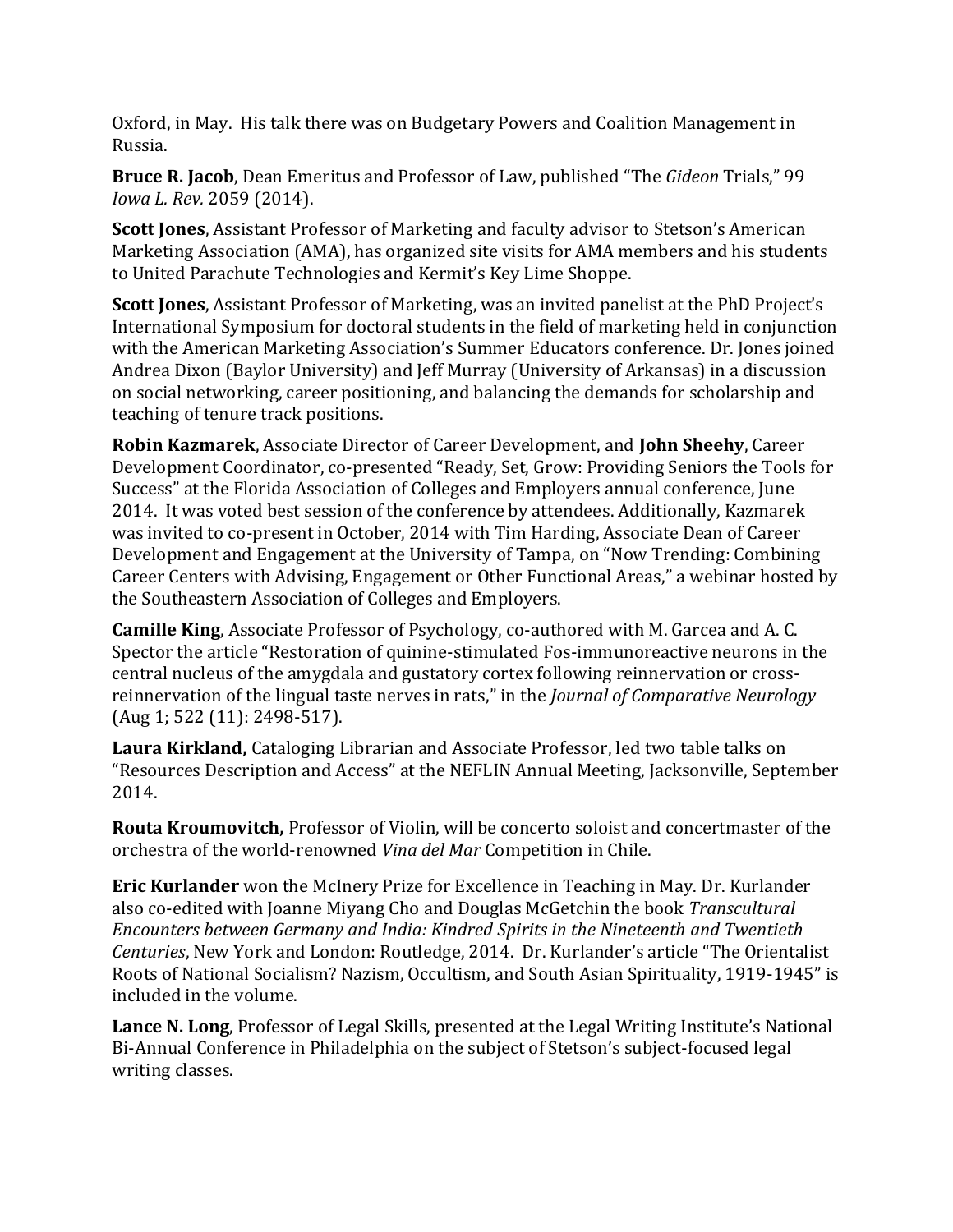**K.C. Ma**, Visiting Professor of Finance and Director of the Roland George Investments Program, celebrated two more national championships for the student-run portfolio. The RGIP won both the G.A.M.E. competition sponsored by Quinnipiac University and the R.I.S.E. competition sponsored by the University of Dayton for the performance of their fixed-income portfolio.

**Jason Martin**, Library Head of Public Services and Assistant Professor, was elected Vice-Chair/Chair-Elect of the University Libraries Section of the Academic College & Research Libraries group. Martin gave two poster sessions at the June 2014 American Library Association Conference, Las Vegas, titled "Managing against Change: Transactional Leadership and the Experienced Library Leader" and "Lead and Inspire: The Effect of Transformational Leadership on Organizational Outcomes."

**Jeffrey J. Minneti,** Professor of Legal Skills and Director of Academic Success, presented "Assessing the Impact of Law Student Work Ethic on Academic Performance and First-Time Bar Passage," at the Association of Academic Support Educators Annual Conference in Indianapolis, Indiana.

**Rebecca C. Morgan**, Boston Asset Management Chair in Elder Law, Professor of Law, and Co-Director, Center for Excellence in Elder Law, moderated a one-day program for Judge Advocate General Legal Services attorneys at Redstone Arsenal on Special Needs Trusts, provided CLE for the Oklahoma Bar Elder Law Section, and presented at the Third World Congress on Adult Guardianships and at the Law & Society Meeting, and was the Keynote speaker on "What Aging Society Means to All of Us," at the Professional Network on Aging's Annual Conference in Memphis.

**Erin Moore**, Visiting Assistant Professor of Psychology, co-authored with T. Harris the article "Sex is like jelly beans: Educating students on the risks of oral sex," in the *American Journal of Sexuality Education* (9 [2014]: 292-307). Dr. Moore also co-authored with her students **Samantha Warta** (BA '14) and **K. Erichsen** (BA '14) the article "College students' volunteering: Factors related to current volunteering, volunteer settings, and motives for volunteering," in *College Student Journal* (48 [2014]: 386-396). Further, Dr. Moore was awarded an FC2 Female Condom College Health Mini-Grant for \$1,000 from The Female Health Company. This grant funds a project that will take place throughout the 2014-2015 academic year. She is collaborating with several students in her Health Psychology class on this project.

**Carolyn Mueller**, Professor of International Business, is once again having her Cross-Cultural Dynamics & Management class participation in the X-Culture Global Collaboration Course. Stetson students will participate with student from all over the world in teams of six to seven members, each from a different university in a different country. Each team will develop a high-quality business plan for a multinational company.

**Carolyn Mueller**, Professor of International Business, will present a case titled "Wise Dragon Consulting in China" at the Academy of International Business-SE annual conference in October 2014 in Miami, FL. The focus of Dr. Mueller's spring 2014 sabbatical, this case is about two companies begun nine years ago in China by two Stetson alumni and Mueller's former students, **Stephen Berning** (BBA '04) and **Christina Homan** (BBA '05).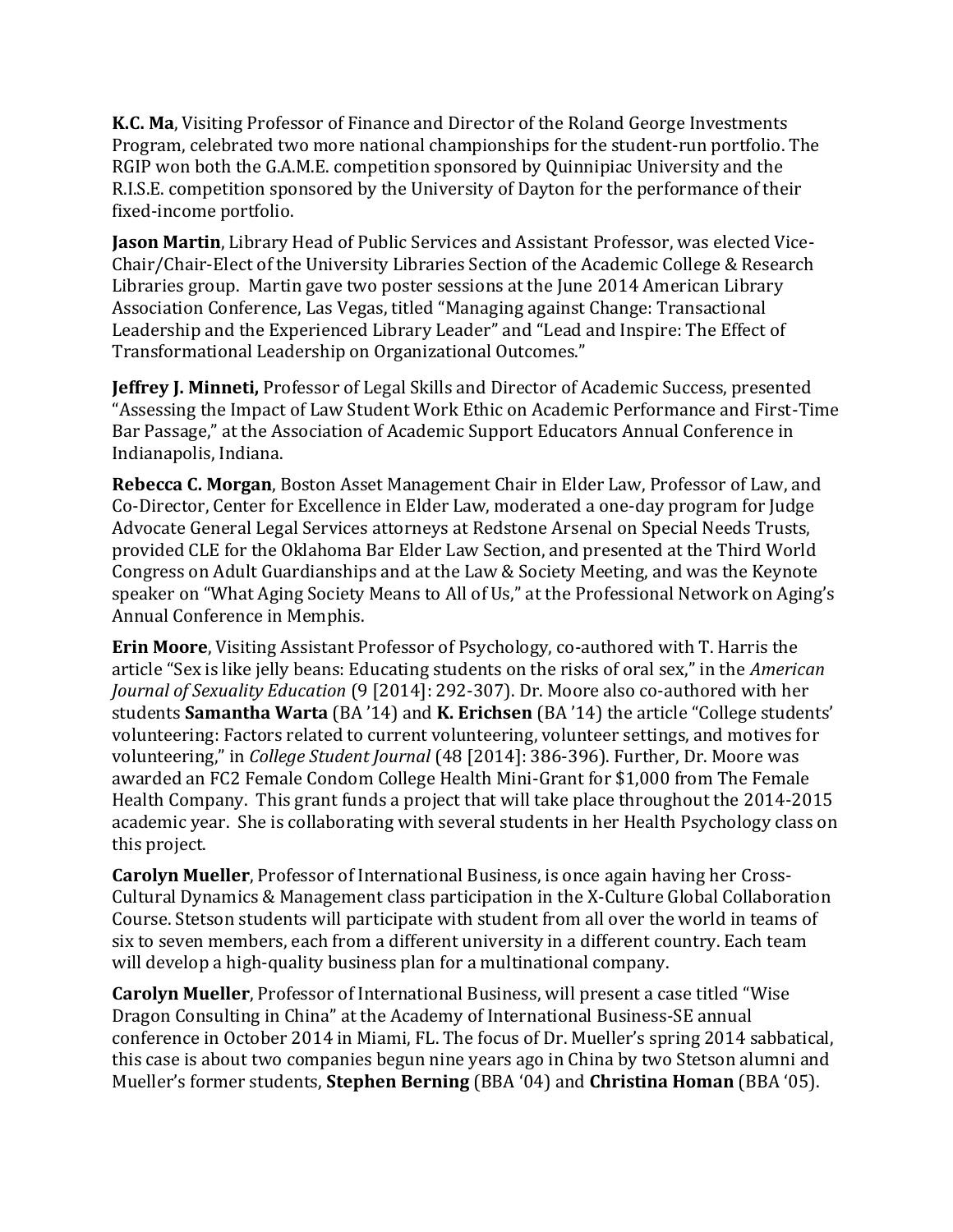Also at the AIB-SE 2014 conference, Dr. Mueller will chair a panel discussion on Undergraduate Business Student Research.

**Lynn Musco**, Professor of Clarinet, represented Stetson at the International Clarinet Festival in Assisi, Italy in August.

**Luz Estella Nagle**, Professor of Law, met with members of the Labor Market Regulatory Authority from Bahrain to discuss human trafficking and labor migration.

**Carolyn Nicholson**, Professor of Marketing, presented her work "Marketer Generated Content Engagement: A Framework for Exploring its Impact on Brand Trust and Socially-Mediated Communication" at Annual Conference Society for Marketing Advances, with **Deborah Goldring**, Assistant Professor of Marketing. Dr. Nicholson and Dr. Goldring continue working on the dataset for journal submission.

**Marleen A. O'Connor**, Professor of Law, presented "Corporate Control of the Global Food Economy" at the Annual Meeting of Law & Society, and "The New Economy and the Future of Corporate Law Scholarship" at the AALS Mid-year Meeting for Corporations. She also wrote an article, *Corporate Control of the Global Food Economy*, which was selected to be presented at Yale's Food Systems Symposium in November 2014.

**Gary Oliphant**, Associate Professor of Management, is leading Stetson's efforts implementing a grant received from The Coleman Foundation to improve entrepreneurship education. Dr. Oliphant is working with four "Coleman Fellows" in the College of Arts and Sciences and the School of Music to develop courses and create innovative programs in entrepreneurship education at Stetson. Coleman Fellows include: **Eric Kurlander**, Professor of History, **Nathan Wolek**, Associate Professor of Digital Arts, **Patrece Robinson**, Adjunct faculty in Music, and **Dan Plante**, Professor of Computer Science.

**Gary Oliphant** and **Becky Oliphant**, Associate Professors of Management, are revising the Entrepreneurship minor, creating two tracks in the minor: 1) social entrepreneurship, and 2) creativity and innovation. The first track will focus on non-profit enterprises while the second track will focus on for-profit enterprises. These two tracks will parallel the student co-curricular activities of ENACTUS and the Stetson Entrepreneurial Group (S.E.G.).

**Lou Paris**, Visiting Lecturer in International Business and Stetson Alumnus (BBA '07), is taking his business, Bounce Forward, LLC which owns the "No Bully Fear" trademark, international. Professor Paris is currently in negotiations with a school district in Panama to distribute an anti-bullying kit for children and parents. At the same time Paris is setting up an instructor certification system, to be launched first in Venezuela and then expanded to neighboring countries, including: Colombia, Peru, and Brazil. Professor Paris' efforts come after a national TV campaign launched in September through the Telemundo network. This campaign was specifically geared to the Hispanic market in the United States.

**Lou Paris**, Visiting Lecturer in International Business and Stetson Alumnus (BBA '07), is reopening his operations of Export Guru in Florida. Export Guru helps local businesses access Latin American markets AND business loans with interest rates below 1% annually. The typical loans under Export Guru are between \$50K and \$100K. To date, Export Guru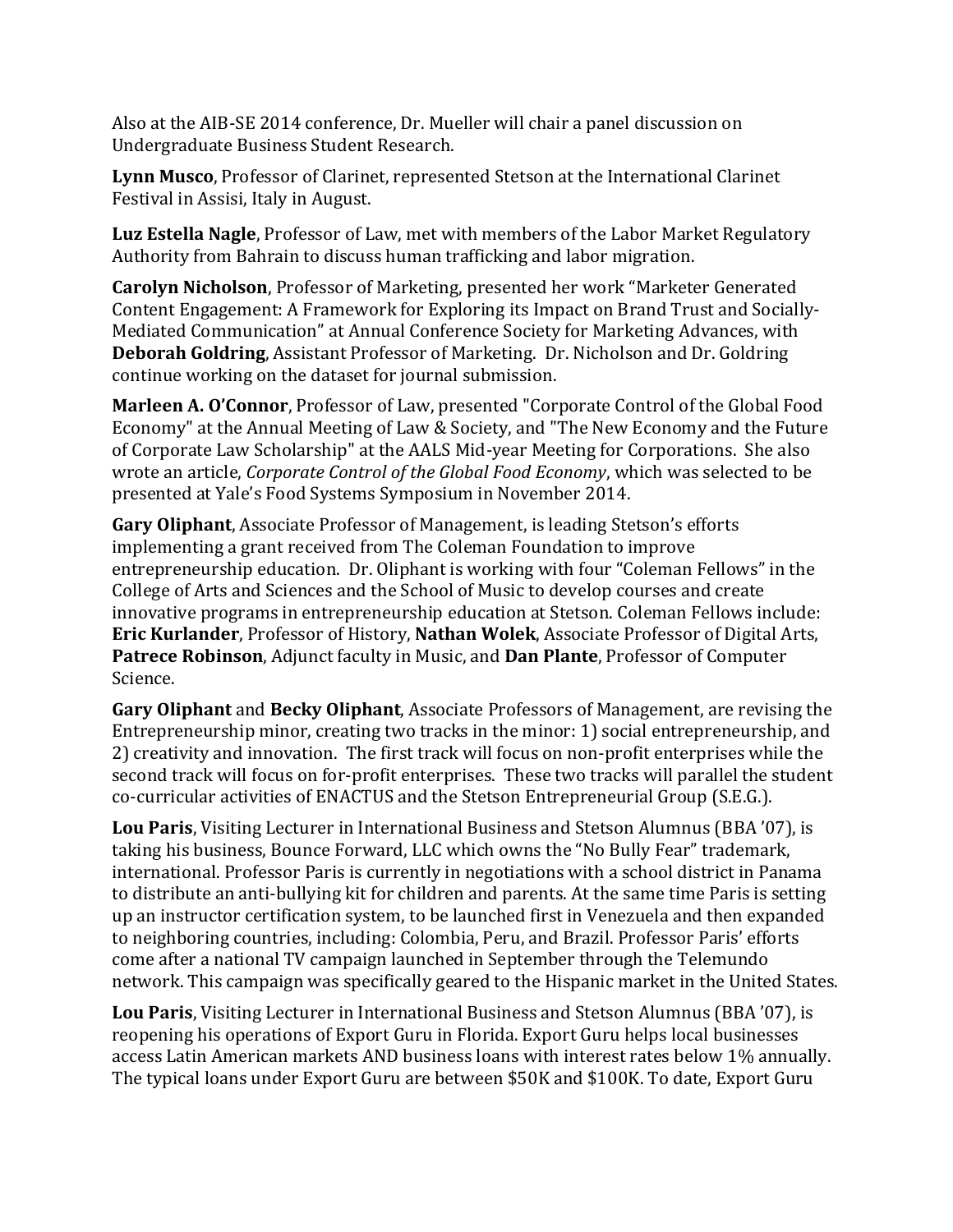has funded two businesses in Florida for a total of \$180K. The reactivation of the business comes as a result of renewed interest from local startups.

**Melissa Parks**, Visiting Assistant Professor of Education, published the article "Model Eliciting Activities in the Elementary Classroom," in the NSTA journal *Science & Children*  (Oct. 2014).

**Ellen S. Podgor**, Gary R. Trombley Family White-Collar Crime Research Professor and Professor of Law, is the new President of the Southeastern Association of Law Schools.

**Michael Rickman**, Professor of Piano and Steinway Artist, headlined numerous concerts and recitals across Italy at the Orfeo Festival this summer.

**Leila Roach**, Associate Professor of Counselor Education, presented a workshop on spirituality and values at the Association for Lesbian, Gay, Bisexual and Transgender Issues in Counseling Conference in New Orleans, LA.

**Stephen Robinson**, Professor of Guitar, celebrated his 30th year at Stetson and released his latest recording, *Imagine*.

**Charles H. Rose III**, Professor of Excellence in Trial Advocacy and Director, Center for Excellence in Advocacy, presented on depositions skills and skills training at the Federal Trade Commission, and presented as a Master of Advocacy during the NACDL White Collar Crime Program in San Diego. Professor Rose with **Stephanie A. Vaughan**, Professor of Legal Skills and Associate Director of the Center for Excellence in Advocacy, taught a twoday intensive Teacher Advocacy Training course to over twenty advocacy professors at the University at Buffalo Law School and created an advocacy program at University College, Dublin.

**Susan D. Rozelle**, Associate Dean for Faculty and Professor of Law, was appointed to the Editorial Board of the *ABA Criminal Justice Magazine*. Her article, "Practice Attributional Charity: Cognitive Bias in Intentional Homicide Law," is forthcoming in volume 47 of the *Texas Tech Law Review* (invited symposium contribution), and she presented "Eating the Elephant: Institutional Strategies for Work-Life Balance," at the Southeastern Association of Law Schools Conference in August.

**Susan Ryan**, Betty Drees Johnson Dean of the duPont-Ball Library & Digital Learning Resources and Professor, and **Tandy Grubbs**, Professor of Chemistry, presented a technology session titled "Collaborate and Innovate: 3D Printing in Academic Libraries," at the American Library Association's Annual Conference, Las Vegas, June 2014.

**David Schmidt**, Professor of Trombone, and his students were selected to perform at the International Trombone Festival in Columbus, Georgia, and received stellar reviews for their performance

**John Schorr**, Emeritus Professor of Sociology, was selected as a finalist for the AACU Campus Compact Thomas Ehrlich Engaged Faculty Award and will be presenting at the AACU annual meeting in January.

**Matthew Schrager**, Assistant Professor of Integrative Health Science, presented the paper "Effects of Blueberry Supplementation on Cognitive and Motor Function in Older Adults" at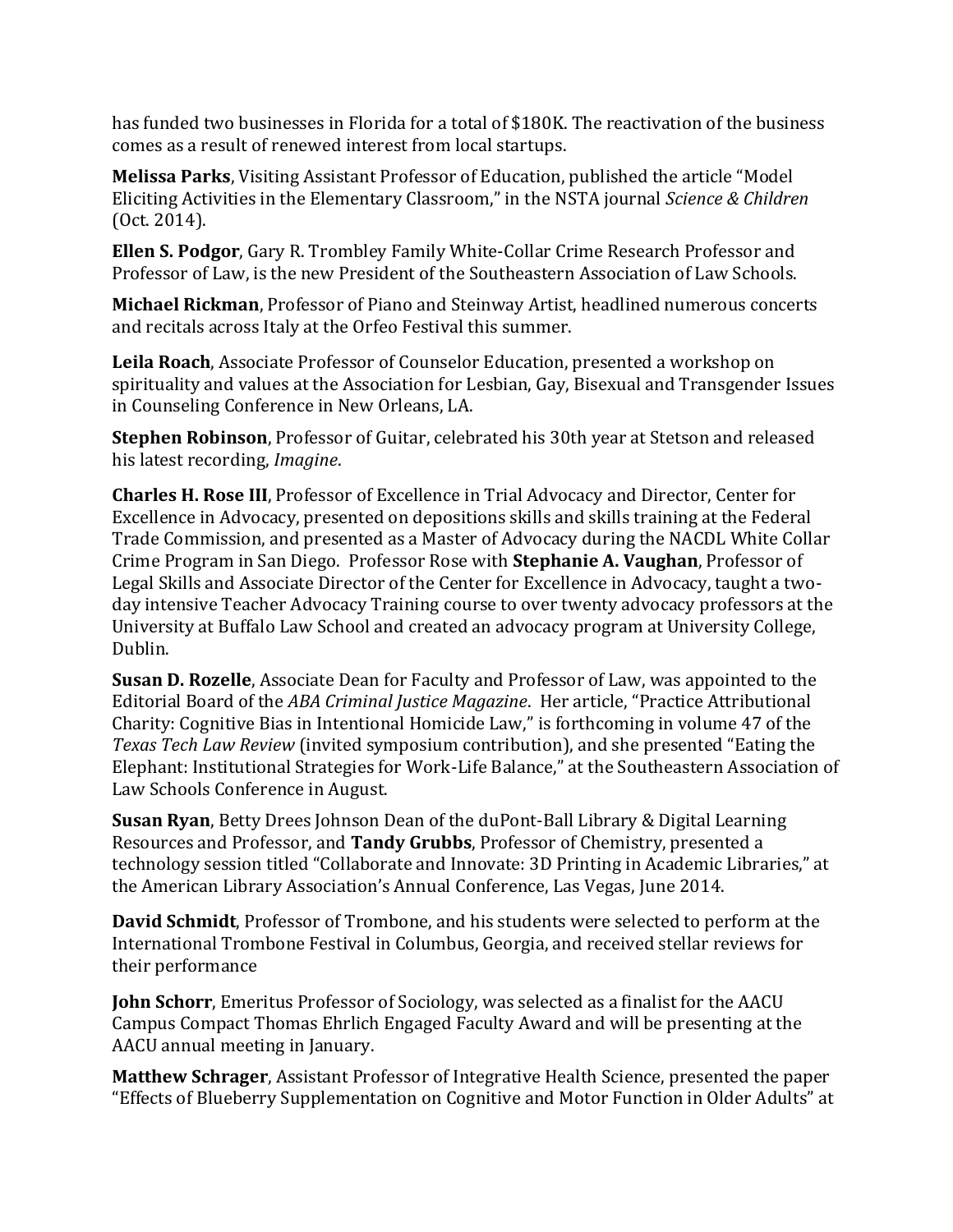the American College of Sports Medicine Conference on Integrative Physiology of Exercise in Miami Beach, FL September 20, 2014.

**Rajni Shankar-Brown**, Associate Professor and Jessie Ball duPont Chair of Education, organized the first annual 2014 Poverty and Homelessness Conference at Stetson University on September 15, 2014. The conference was organized in collaboration with Volusia County Schools and brought over 260 educators to campus for a keynote presentation, breakout sessions, and a panel discussion with national and local experts. In addition to illuminating the complexity of poverty and the intersectionality of social justice issues, the conference called university-level teacher educators, K-12 administrators, K-12 teachers, academic coaches, counselors, social workers, and Stetson teacher candidates to action with the goal of positively impacting the lives of children and youth living in deep poverty.

**Stacey-Rae Simcox**, Associate Professor of Legal Skills and Director, Veterans Advocacy Clinic, is co-editor of *Servicemember and Veterans Rights* with LexisNexis. She also was appointed to the Court of Appeals for Veterans Claims Judicial Conference Committee.

**Robert Sitler**, Professor of Spanish and Director of Latin American Studies, published the article "Remembrance and Rebirth in Blue Spring (Volusia County)" in *Journal of Florida Studies*, vol. 1, no. 3 (Spring 2014).

**Carine Strebel-Halpern**, Assistant Professor of Education, co-authored with J. W. Nutta, K. Mokhtari, F. M. Mihai, and E. Crevecoeur-Bryant the book *Educating English Learners: What Every Classroom Teacher Needs to Know*, Cambridge, MA: Harvard Education Press, 2014. Dr. Strebel-Halpern and **Christopher Colwell**, Associate Professor of Education, attended the summer conference of the Association of Teacher Educators (August 1-5) and presented our State Department of Education-approved ESOL infusion program: *Preparing Teachers to Reach English Learners: Teacher Preparation Perspective*.

**Page Thanasiu**, Assistant Professor of Counselor Education, presented on results from the Department's international trip to the UK at the European Branch of the American Counseling Association Conference in Milan, Italy.

**John Tichenor**, Associate Professor of Management and Interim Department Chair, presented a paper titled "Female Leadership and Corporate Social Responsibility" at the international Diversity in Organizations, Communities, and Nations conference at the Vienna University of Economics and Business, July 11, 2014.

**Chris Tobler**, Associate Professor of Finance and Department Chair, recently chaired a session and presented his research paper entitled "Exotic Structured Products - The Case of Victory Certificates," co-authored with Rodrigo Hernandez, Radford University and Jeff Jones, Missouri State University, at the Academy of Business Research Conference. The research was voted Best Paper of the finance session of the conference.

**Ciara Torres-Spelliscy**, Associate Professor of Law, presented on multiple panels, including "When Corporate and Election Law Collide: A Century of Regulating Money in Politics," at the Annual Conference of the Southeastern Association of Law Schools; "Beyond Citizens United and McCutcheon: What Next for Campaign Finance Regulation?" at the Annual Convention of the American Constitution Society in Washington, D.C.; and "The